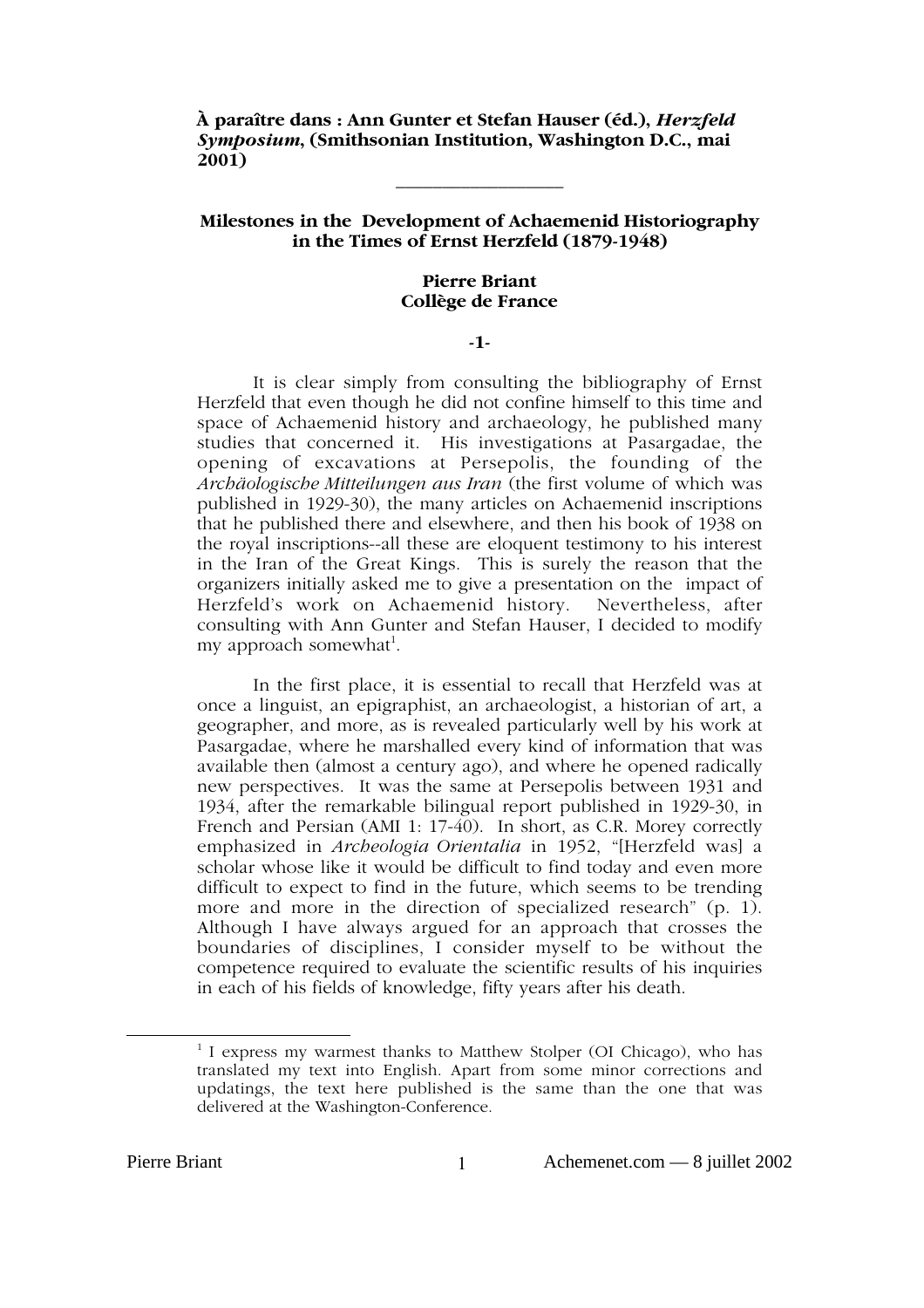At the same time, even though his efforts, along with the work of many others, indisputably played a role in the slow and contradictory movement that lead to the birth and establishment of an Achaemenid history in the full sense of the term, I want to emphasize that, unless I am mistaken, the development of this history was never the prime concern nor the basic motivation of Ernst Herzfeld himself. To be sure, he published a voluminous study on the relationships between myth and history in ancient Iran.<sup>2</sup> There, he commented that neither a philological analysis nor a literary analysis could suffice. It was also necessary, he wrote, to carry out the investigation with the help of historical method. He was undoubtedly also one of the first to emphasize, in this same study, the need for an investigation of textual archaeology (p. 2). Nevertheless, in the absence of a closer analysis, it is my impression that the most most vital parts of his work are concerned primarily with archaeology, philology and historical geography. It was around these focal interests that he constructed a book, the title of which was not settled when he died in 1948: *Studies in the History and Geography of the Ancient East*, or else *The Persian Empire*. 3

To be meaningful, an analysis of Herzfeld's work would have to be carried out in an exhaustive manner, a task which was not possible for the reasons I have mentioned. I have therefore chosen instead to place Herzfeld in the context of Achaemenid historiography in the period that corresponds to his lifetime, between 1879 and 1948<sup>4</sup>. If we take stock of matters at Herzfeld's demise at the age of sixty-eight, Persian and Iranian historiography seem to be blossoming. Huart and Delaporte publish their book on *Iran antique* in 1943; Ghirshman prepares his *Iran des origines à l'Islam* between 1947 and 1949 (to be published in 1953); and it is also in 1947 that Herzfeld publishes his *Zoroaster and His World* (Princeton) and in 1947 that he makes the final addenda to the manuscript of the book that he had begun to prepare during the Thirties and Forties; and finally, in 1948, the year of Herzfeld's death, Olmstead's *Persian Empire* appears posthumously--the same year in which G. G. Cameron publishes the first collection of the Elamite tablets from Persepolis, announced by Herzfeld himself in *JRAS* 1933, then by Schmidt in 1939, and then by Cameron and Hallock in *JNES* 1942. Thus, the history of Iran appears to be entering a phase with a trend to greater generality, for the Forties of the twentieth century are an age of synthesis. To take only a few notable examples, in 1941 Rostovtzeff brings out his monumental *Social and Economic History of the Hellenistic World*; in 1948 Tarn's *Alexander the Great* is published; in 1950 it is the turn of Magie's *Roman Rule in Asia*

<sup>2</sup> « Mythos und Geschichte », *AMI* 1-2 (1933) : 1-100.

<sup>3</sup> Cf. C.R. Morey, *Archeologia Orientalia* (1952) : 280.

<sup>4</sup> On this topics, see also my *Leçon inaugurale* (Collège de France, Paris, 2000), and *Annuaire du Collège de France* 100 (1999-2000): 781sq.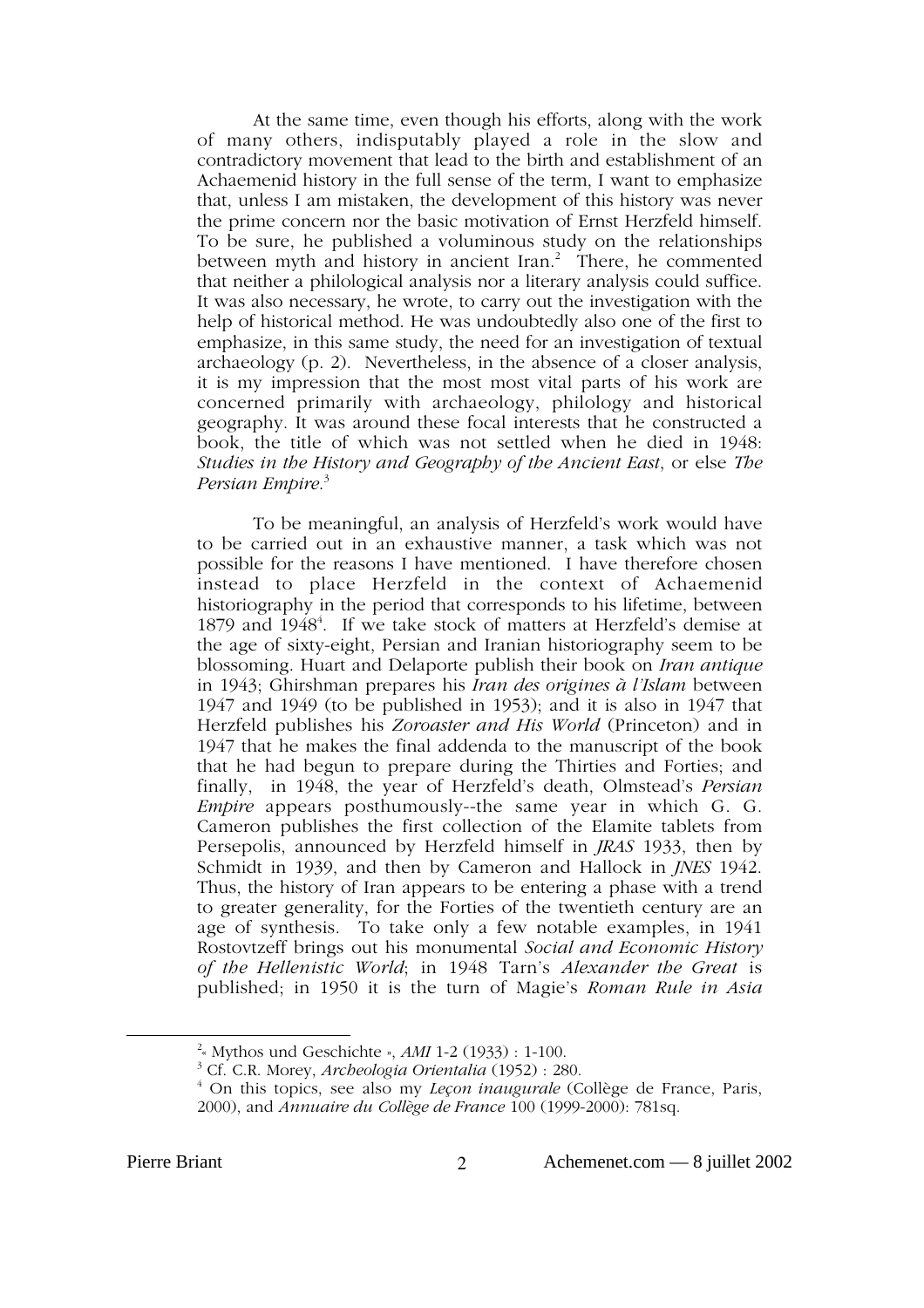*Minor*. 5 In an entirely different domain, one with which Iranology has no direct relationships, how could one fail to mention that in 1948 Fernand Braudel is elected the first president of the new Fourth section of the École Pratique des Hautes-Études (EPHE), and that, in 1949, he publishes his monumental and seminal *Mediterranean World in the Time of Philipp II*?

In the introduction to the dissertation on Pasargadae that he published in the journal *Klio* in 1908, Herzfeld cited without exception all the travelers who had described, even studied, the ruins of Fars, from the Venetian Giosafa Barbaro in the sixteenth century to the report of Easton published at Chicago in 1892. As a logical element of his plan as an architect and archaeologist, Herzfeld had prepared a list of his predecessors at the sites. But the progress of study is not reducible to this aspect of things. For his part, Olmstead, in the introduction to his book of 1948, was astonished that George Rawlinson's *Fifth Monarchy* (published in 1867), remained, even eighty years after its appearance, the only available synthesis of Achaemenid history, despite the fact that the history of the Near East had been profoundly modified in the meantime. He wrote likewise that Rawlinson had access to almost all the sources that he had himself used to write his *Persian Empire*. The assertion is (if I may say so) more generous than accurate in retrospect—Olmstead was actually able to use many sources that Rawlinson did not have. On the other hand, the assertion would be valid for someone like Herzfeld, who begins his career as a researcher toward the end of the nineteenth century. In fact, it is rather the Seventies and Eighties of the nineteenth century that saw the beginning of a first flourishing of the studies that preceded and prefigured the flourishing in the Forties of the twentieth century. I have tried to give an account of this first flourishing, imperfect as it may be, with the aid of two tables with (selected) lists of publications: on the one hand, publications of documents, and on the other, works of synthesis on ancient Persia.

# **Table 1**

| <b>Dates</b> | <b>Documentary Publications</b><br>(a selected list)                                                                    |
|--------------|-------------------------------------------------------------------------------------------------------------------------|
|              | 1838-1878 French Translation of the Shah-nameh by Jules Mohl<br>1843-1854 Flandin et Coste, Voyage en Perse (1840-1841) |

 $\frac{1}{5}$  $5$  Cf. my (still unpublished) papers, "Rostovtzeff et le passage du monde achéménide au monde hellénistique" (*Colloque Mikhail Rostovtzeff*, Paris, May 17-19, 2000), and « "Fifty years of research on Achaemenid Asia Minor. The contribution of Greek and Epichoric Epigraphy" (*Revisiting Asia Minor. Fifty Years after David Magie's Roman Rule in Asia Minor*, Princeton University, 9-10 December 2000).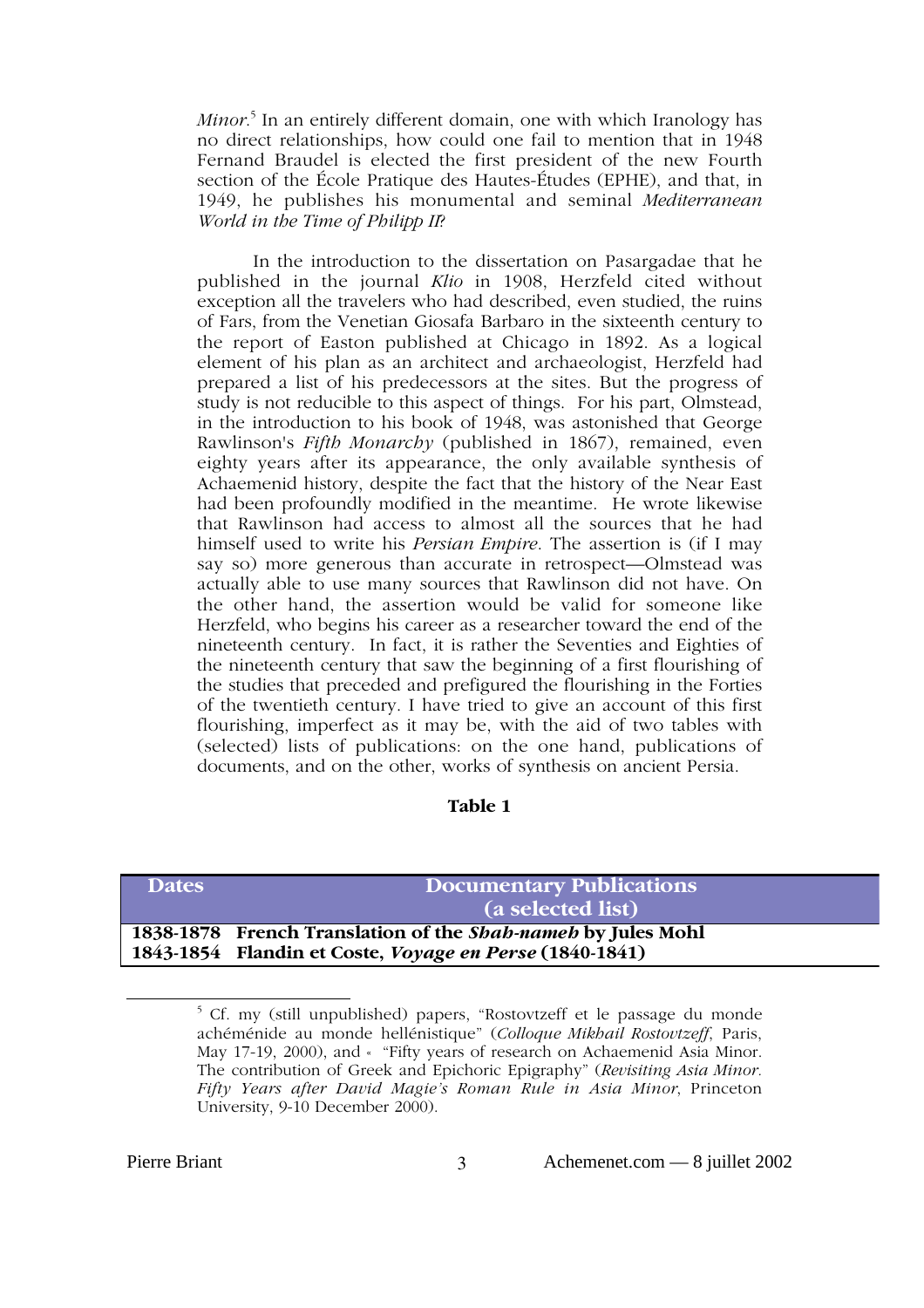| 1846       | H.C. Rawlinson, <i>Persian Cuneiform Inscription at Behistoun</i> , London                                 |
|------------|------------------------------------------------------------------------------------------------------------|
| 1847       | Letronne, Mémoire de l'Académie des Inscriptions et Belles-Lettres 17/1,                                   |
|            | 1847 (Persian period in Egypt)                                                                             |
| 1857       | <b>Loftus, Travels and Researches</b>                                                                      |
|            | De Luynes, Mémoire sur le sarcophage d'Eshmunazar, Paris                                                   |
| 1878-79    | Ch.Clermont-Ganneau, « Origine perse des monuments araméens                                                |
|            | d'Égypte », Rev. Archéol. $36:93-107:37:21-39$ .                                                           |
| 1880       | H.C. Rawlinson, <i>JRAS</i> 12 (Cyrus Cylinder)                                                            |
| 1882       | F. Stolze-Th.Nöldeke, Persepolis, I-II, Berlin                                                             |
| 1885       | Discovering of the « lions and bowmen » at Susa (Dieulafoy's                                               |
|            | excavations)                                                                                               |
| 1889       | Cousin-Deschamps, Bull.CH 13, « Letter of Darius to Gadatas »                                              |
| 1890, 1897 | J.N. Strassmaier, Inschriften von Kambyses,Cyrus,Darius, Leipzig                                           |
| 1892       | Hamdy Bey-Reinach, Une nécropole royale à Sidon, Paris                                                     |
| 1892       | J. Darmesteter, Le Zend-Avesta, I-III, Annales du Musée Guimet, Paris                                      |
| 1893       | M. Dieulafoy, L'acropole de Suse, Paris                                                                    |
| 1893       | E.Babelon, Les Perses achéménides(Coin-Catalogue), Paris                                                   |
| 1898       | H. Brugsch, Reise nach der grossen Oasen El Khargah, Leipzig                                               |
| 1898       | Hilprecht-Clay, Business documents, BE IX, Philadelphia                                                    |
| 1905       | De Morgan, <i>MDP</i> VIII (tomb of a Persian 'princess' at Susa)                                          |
| 1906       | Sayce-Cowley, Aramaic papyri discovered at Assuan, London                                                  |
| 1905       | Dalton, Oxus Treasure                                                                                      |
| 1907       | King-Thompson, The Scultpures and Inscriptions of Darius the Great at                                      |
|            | Behistoun, London                                                                                          |
| 1908       | E. Herzfeld, "Pasargadae. Untersuchungen zur persischen Archäologie",                                      |
|            | Klio $8/1:1-68$                                                                                            |
| 1911       | F.H. Weissbach, Die Keilsinschriften der Achämeniden, Leipzig                                              |
| 1912       | Clay, Business documents of Murashû , BE X, Philadelphia                                                   |
| 1922       | H.C. Butler, Sardis I: The Excavations, Leiden                                                             |
| 1923       | A.E. Cowley, Aramaic papyri of the fifth Cent. B.C., Oxford                                                |
| 1925       | L. Legrain, The culture of the Babylonians from their seals,                                               |
|            | Philadelphia                                                                                               |
| 1929-1930  | E. Herzfeld, "Bericht über die Ausgrabungen von Pasargadae 1928", AMI                                      |
|            | $1:4-19$                                                                                                   |
|            | 1929-1930 E. Herzfeld, "Rapport sur l'état actuel des ruines de Persépolis et                              |
|            | propositions pour leur conservation", AMI 1 : 17-40 (+30 Plates, 1 map+                                    |
|            | Persian text)                                                                                              |
| 1938       | E. Herzfeld, Altpersische Inschriften, Berlin                                                              |
| 1939       | E.F. Schmidt, The Treasury of Persepolis and other discoveries in the<br>Homeland of the Persians, Chicago |
| 1942       |                                                                                                            |
|            | G.G. Cameron, "Darius' daughter and the Persepolis inscriptions", <i>JNES</i><br>$1:214-219$               |
|            |                                                                                                            |
| 1948       | G.G. Cameron, Persepolis Treasury Texts, Chicago                                                           |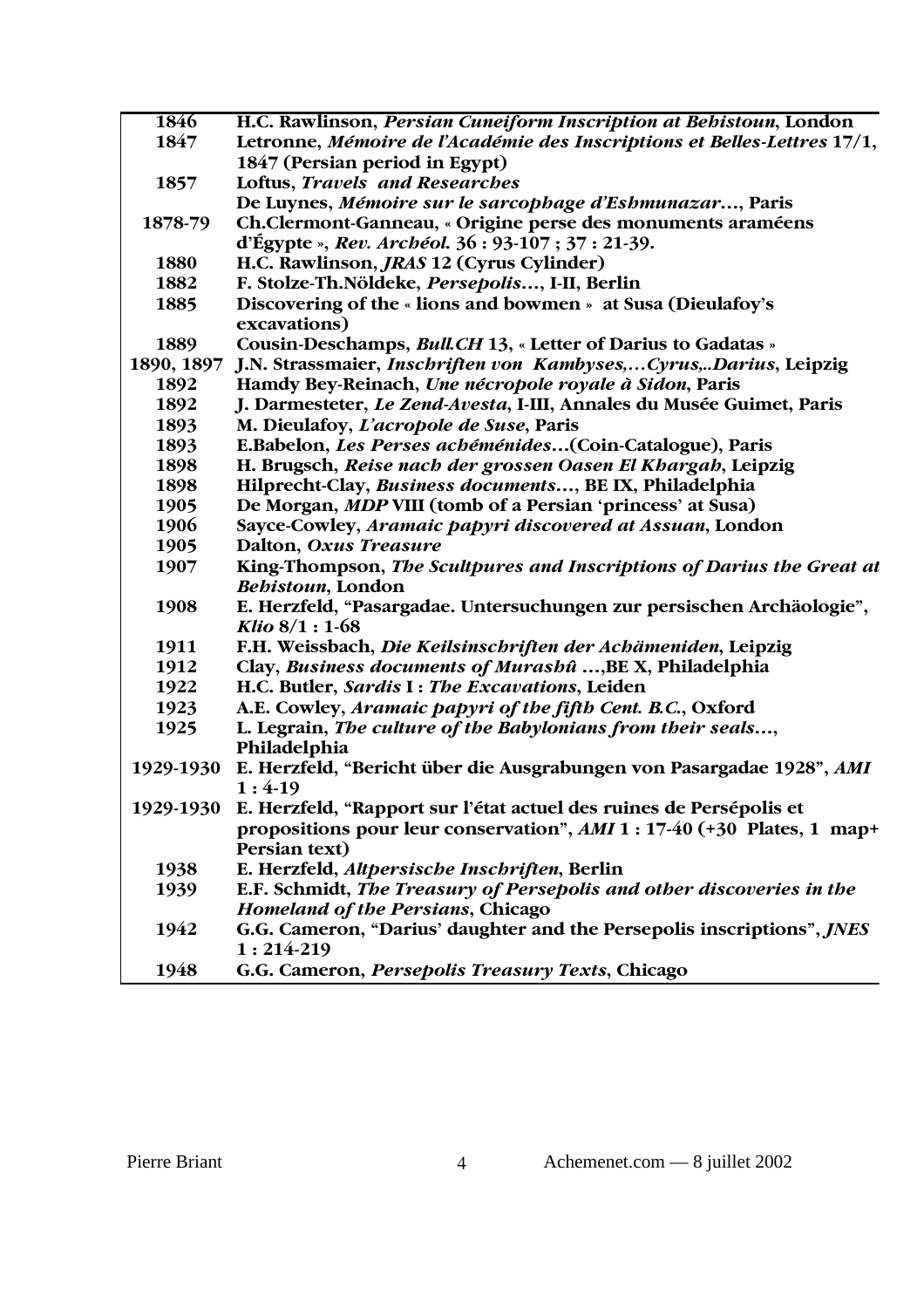**Table 2 Dates Historical Synthesis (a selected list) 1681 Bossuet,** *Discours sur l'histoire universelle***, Paris (Eng. Tr.. London 1730) 1730 H. Rollin,** *Histoire ancienne***, I-XVI, Paris (Eng. Tr. London 1862-67) 1815 A.H. Malcolm,** *The history of Persia***, I-II, London 1833 H.G. Droysen,** *Geschichte Alexanders des Grossen***, Berlin 1837 F. Hegel,** *Vorlesungen***…(***Leçons sur la philosophie de l'histoire***, Paris, 1963. Première partie :** *Le monde oriental* **; Troisième section :** *La Perse***, pp.133-168) 1839 A.J.M. de Saint-Félix,** *Précis de l'histoire des peuples anciens***. III :** *Histoire des nations iramiques* **[***sic***], Paris : 275-448 1846 G. Grote,** *History of Greece***, 12 vol., London 1850 W.S.A.Vaux,** *Nineveh and Persepolis***, London 1867 G. Rawlinson,** *The Fifth Oriental Monarchy***, London 1869 J.A. de Gobineau,** *Histoire des Perses***, I-II, Paris 1875 G. Maspéro,** *Histoire ancienne des peuples de l'Orient***, Paris (1st ed.) 1871 Fr. Spiegel,** *Erânische Althertumskunde***, I-III, Leipzig 1879 F. Justi,** *Geschichte des alten Persiens***, Berlin 1883 G. Weber,** *Histoire universelle***. II :** *Histoire grecque, les peuples orientaux***, Paris, French translation from the 9th German edition 1883 H.G. Droysen,** *Histoire de l'hellénisme***, I, French tr., Paris 1884 F. Justi,** *Geschichte der orientalischen Völker***, Berlin (Fünfter Abschnitt :** *Die Herrschaft* **der** *Perser* **; pp.373-426 :** *Die Achämeniden***) 1884-1885 M. Dieulafoy,** *L'art antique de la Perse***, Paris 1885 J. Darmesteter,** *Coup d'œil sur l'histoire de la Perse* **(Leçon d'ouverture au Collège de France), Paris, E. Leroux 1886 Th. Nöldeke, "Persia",** *Encyclopaedia Britannica* **1887 Th. Nöldeke,** *Aufsätze zur persischen Geschichte***, Leipzig 1888 S.G.W. Benjamin,** *Persia***, London-New York 1890 J.Perrot-Ch. Chipiez,** *Histoire de l'art dans l'antiquité***, V, Paris (Book X :** *La Perse***, pp. 403-897) 1894-1904 Th. Nöldeke,** *Das iranische Nationalepos***, Strassburg (Eng. Transl. Bombay 1930) 1896 Ed. Meyer,** *Die Entstehung des Judentums. Eine historische Untersuchung***, Leipzig 1899 G. Maspéro,** *Histoire ancienne des peuples de l'Orient Classique***, IV, Paris (VI :** *La conquête iranienne,* **pp. 569-695 ; VII :** *La fin du vieux monde oriental***, pp.697-814) 1900 G. Rawlinson,** *Ancient History***, New York, The Colonial Press, Revised edition (Book II, pp.77-94 :** *History of Persia***, 558-330) 1906-1910 V. Prasek,** *Geschichte der Meder und Perser bis zur makedonischen Eroberung***, I-II, Gotha 1925 Cl. Huart,** *La civilisation iranienne***, Paris 1929-1930 E. Herzfeld (hrgg.),** *AMI***, Bd. I (Herzfeld, p. 1-185) 1936 A. Christiensen,** *Les gestes des rois dans les traditions de l'Iran antique***, Paris 1938 E. Benveniste,** *Les mages dans l'Iran ancien***, Paris**

Pierre Briant 5 Achemenet.com — 8 juillet 2002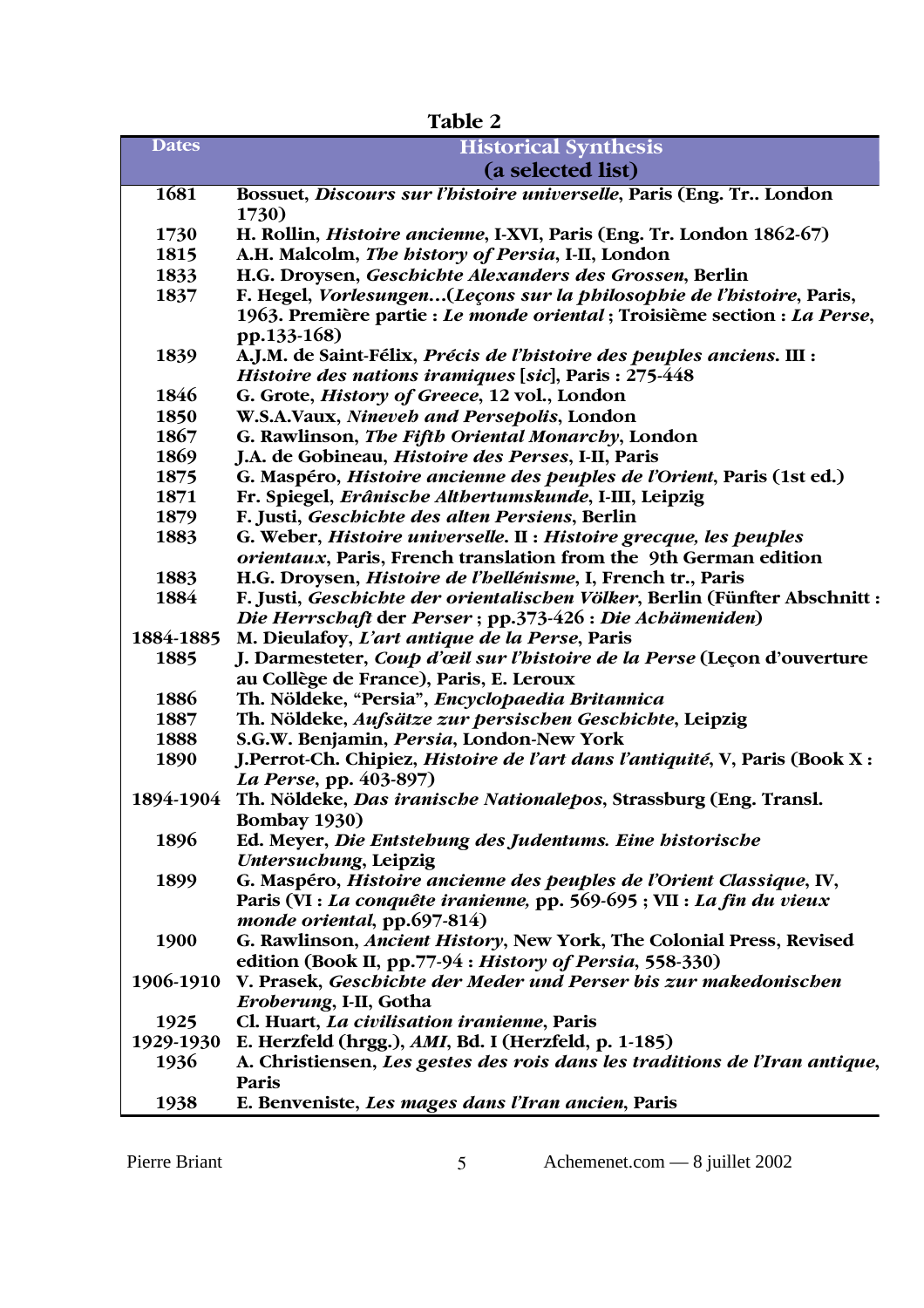| 1940   | W. Eilers, <i>Iranische Beamtennamen</i> , Leipzig                         |
|--------|----------------------------------------------------------------------------|
| 1941   | E. Herzfeld, Iran in the Ancient East, Oxford                              |
| 1943   | Cl. Huart-L. Delaporte, L'Iran antique. Élam et Perse et la civilisation   |
|        | <i>iranienne</i> , Paris                                                   |
| 1946   | G. Cardascia submits his thesis, Les archives des Murashû (= Paris 1951)   |
| 1947   | F. Herzfeld, Zoroaster and his world, I-II, Princeton                      |
| [1947] | E. Herzfeld, [Studies in history and geography of the Ancient East] = 1968 |
| 1948   | Death of E. Herzfeld and posthumous publication of Olmstead's, History     |
|        | of the Persian Empire, Chicago                                             |
|        |                                                                            |

Around 1900, the discoveries and documentary publications of the preceding decades had radically changed the situation: in the reading of the royal inscriptions (Rawlinson 1846; Loftus 1857), the exploration of Persepolis (Flandin and Coste 1843-54; Stolze and Nöldeke 1882), the excavation of Susa (Loftus 1857; Dieulafoy 1885, 1893), the publication of Babylonian tablets (Rawlinson 1880; Strassmaier 1890, 1897), of Aramaic documents from Egypt (Clermont-Ganneau 1878), of coins from the Persian period (Babelon 1898), or even the translation of the Avesta and commentary on it (Darmesteter 1892), and the discovery of Greek inscriptions of Asia Minor (Cousin-Deschamps 1888), not to mention excavations at provincial sites, such as Sardis and elsewhere (for example Xanthos in Lycia) $^6$ . Furthermore, when Herzfeld undertook his own work between 1900 and 1948, the rhythm of publication did not abate: publications of the royal inscriptions (King and Thompson 1907; Weissbach 1911), of work at Susa (e.g., de Morgan 1905), of Aramaic documents from Egypt (Sayce and Cowley 1906; Cowley 1923), of Babylonian tablets (*e.g*., Clay 1912), of the Oxus treasure (Dalton 1905), and, of course, publication of the Persepolis tablets (to which I will return in my conclusion). This is the stream to which Herzfeld added with his own work during the forty years which passed between his thesis on Pasargadae in 1907 and *Zoroaster and His Time* in 1947, and the manuscript that he left behind in proofs in Cairo.

During the same period one can recognize a sustained rhythm of publication of works of historical synthesis on ancient Persia (table 2). On a purely scientific level, the multiplication and diversification of documentary resources was certainly the cause, but it can scarcely be doubted that greater contemporary European interest in the Near East also promoted this movement. The table i speaks for itself. I will give only the briefest commentary on it: (first,) because its obvious connections with the history of Greece, from Herodotus and Aeschylus on, the history of ancient Persia was included in universal histories and general histories, not to mention meditations on the philosophy of history, between Bossuet and Hegel; (second,) the

 $\overline{6}$  E. Slatter, *Xanthus. Travels of discovery in Turkey*. (Original illustrations by Charles Fellows and George Scharf junior), London, The Rubicon Press, 1994.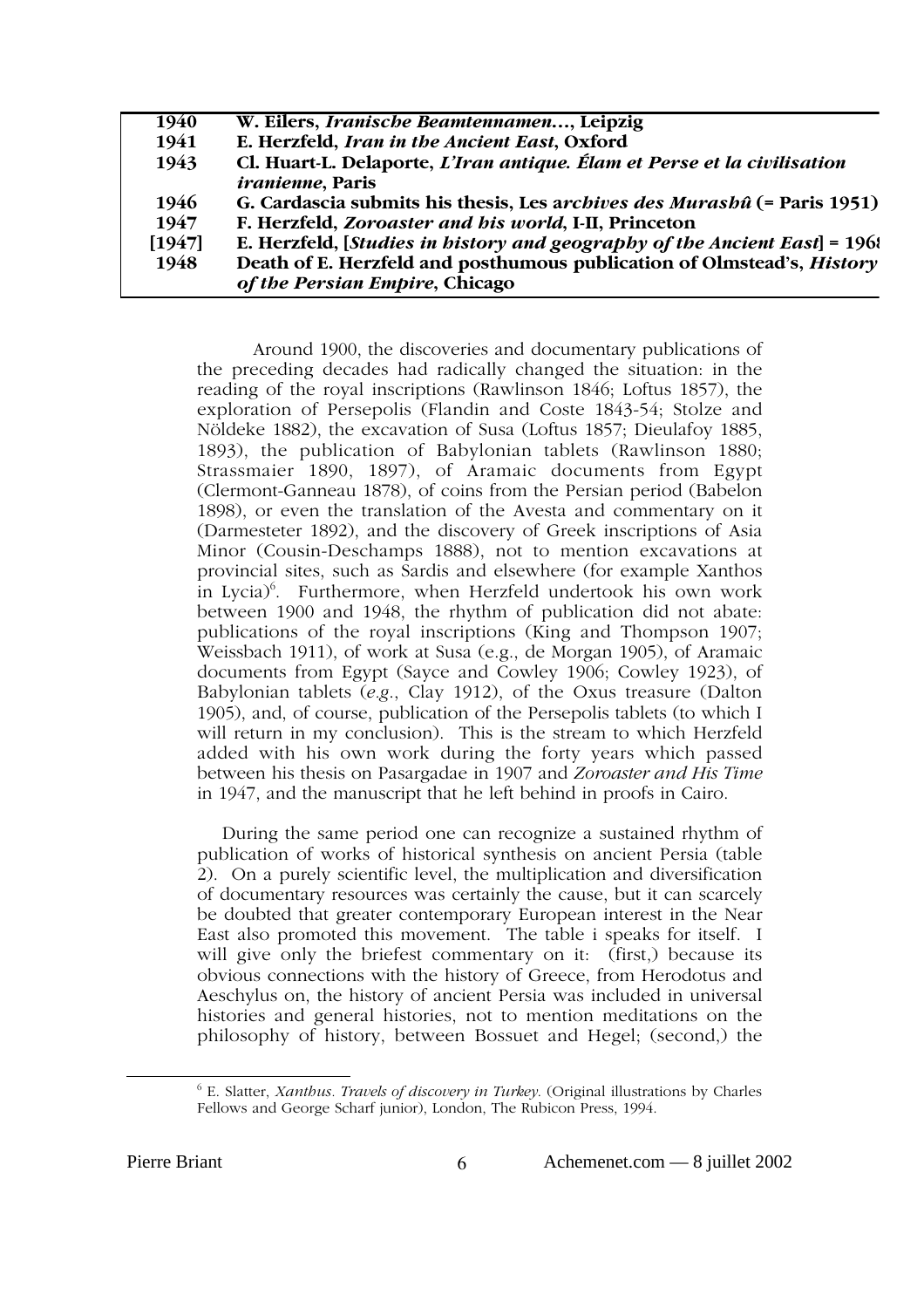travels and the first excavations carried out in the Near East and in Persia stimulated an entire series of works on the history of Persia, especially in the Seventies and Eighties in Germany: without exception these works deal with the period of origins, the Achaemenids, the Parthians and the Sassanids (to whom the lion's share of attention is devoted); (third,) later on, the studies become more precise, more specialized along with documentary publications, incorporating more and more the results of excavations in Mesopotamia and Iran.

It is therefore clear that after Herzfeld had been initiated into archaeology under Delitzsch at Assur, between 1903 and 1906, when he turned to later periods, understanding of the history and civilization of the Achaemenid empire had made prodigious advances during the preceding decades: sound documentary and historiographic foundations already existed, which could easily be integrated into the development of knowledge and research. What I want to focus on now are two specific historiographic aspects: first, the discussions of the place of Achaemenid history in the general history of the ancient Near East, and second, the discussions of the sources for Persian and Achaemenid history. I will conclude with a brief return to the year 1948.

**-2-**

The historical assessment of the Achaemenid phase of Near Eastern history was determined simultaneously by a judgment about the internal development of the empire and by its chronological position between the fall of the Assyro-Babylonian empire and the conquests of Alexander.

**2.1** The internal development of the Achaemenid empire was considered almost unanimously as a long decay after the defeats in the Persian Wars. That is the thesis hammered out relentlessly by George Rawlinson in his various works: for example, in his manual of ancient history in 1900, speaking of the defeat of Darius III by Alexander, Rawlinson wrote: "The result of the contest might have been predicted from the time of the battle of Marathon" (p. 94). An analogous judgment can be found in the work of Justi (1879: 123), who also relies on the famous story of Xerxes and his sister-in-law recounted by Herodotus, a story which he uses to denounce harem intrigues. He judges that in this respect the Persian empire shared the fate of all oriental empires, and with this end in view, he establishes a direct connection between the court of the Great Kings and the court of the Shah of Persia in modern times, and he gives this definitive formulation: "Women played a much greater role in world history than is usually supposed, and the women's quarters among the last of the Achaemenids [that is, after Xerxes] were not only the theater of personal intrigues and jealous quarrels, but they were also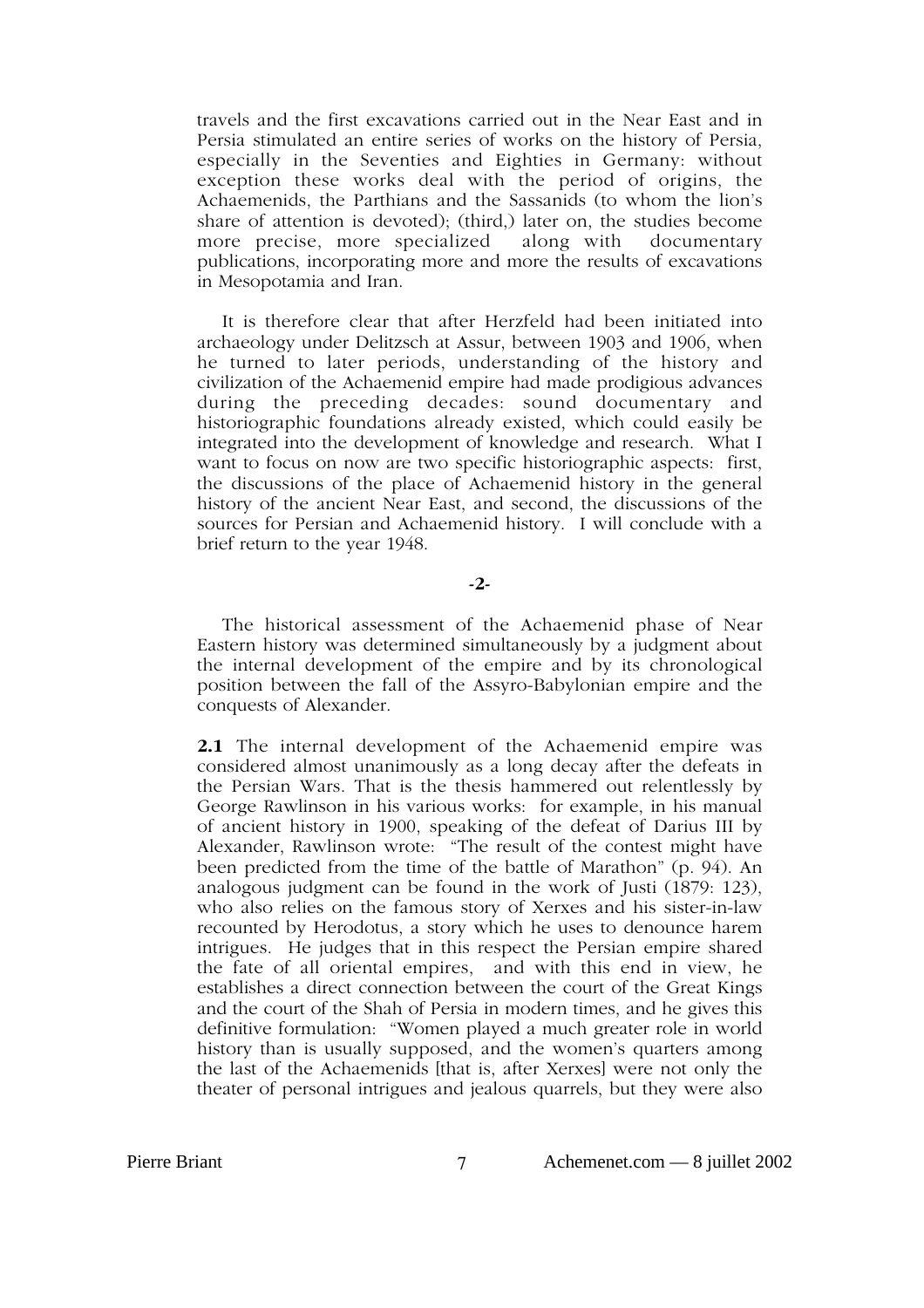the actual point of departure for political actions, as well as for many abominable crimes" (p. 126). Justi likewise dilates on moral and military enfeeblement and the incompetence of the kings, and he denounces Parysatis, whom he qualifies as a "true Fury" (p. 136). The same historiographic intrigue can be found in Nöldeke in 1886 (p. 42). He denounces Xerxes as "on a par with the absolute worst of oriental despots in time of war, as vainglorious as he was effeminate"; under these conditions, the defeats in Europe constitute the turning point of Persian history (p. 48), and the succession struggles are just one of very many examples of this genre "in oriental history" (p. 49). In his *Leçon Inaugurale* at the Collège de France in 1885, Darmesteter describes an erosion, both internal and external; the former is caused by the hegemony of the Median magi (sic), the second by the defeats at the hands of the Greeks, which would "result in the dissolution of the Iranian state" (p. 19). In Darmesteter's eyes, the defeat is historically just: in fact, Achaemenid "despotism" is "a principle of death, for it degrades and annihilates the individual, and once it is shaken everything crumbles with it ... Marathon, Salamis and Plataea are victories, not for Greece, but for humanity ..." (p. 20). In the end, Sassanid Persia succumbed to the same evils, for "despotism is the tradition in Persia" (p. 32).

I do not think it would be useful to multiply citations that repeat one another. I will simply add two comments. The only differences among these authors have to do with the state of the empire at the arrival of Alexander and the personality of Darius III<sup>7</sup>. For some (the great majority), Darius III was a remarkable prince, but he ruled an empire that was severely weakened and he had to battle an enemy who was his superior. For the others (like Nöldeke), Darius III was an incompetent on the order of a Xerxes, but events proved what power of resistance remained in so immense an empire (p. 81). My second comment has to do with the extraordinary persistence of this historiography. All the elements of "Persian decadence" are already expounded in great detail by Rollin in 1730<sup>8</sup>. But in fact, Rollin himself borrowed this judgment from the *Discours sur l'histoire universelle* of Bossuet (1681). Both of them are still cited in the bibliography of influential Rawlinson's manual in 1900 (p.  $6-7$ ).<sup>9</sup>

 $\overline{7}$  See *Annuaire du Collège de France* 100 (1999-2000): 783-789, and my book *Darius dans l'ombre d'Alexandre*, chapter 1: "Darius d'hier et d'aujourd'hui" (Paris, Fayard)

<sup>8</sup> See *Annuaire du Collège de France* 101 (2000-2001) : 707-712, and my paper (in press), "La tradition gréco-romaine sur Alexandre le Grand dans la France moderne et contemporaine : quelques réflexions sur la permanence et l'adaptabilité des modèles interprétatifs", in : *The Role of Greek Classics in the development of European and National Identities* (Dutch Institute at Athens, October 2-4, 2000).

<sup>9</sup> G. Rawlinson, *Ancient History from the Earliest Times to the Fall of the Western Empire*, New York, Colonial Press, revised edition, 1900. Nevertheless, Rawlinson did recognize that "the earlier portion of this work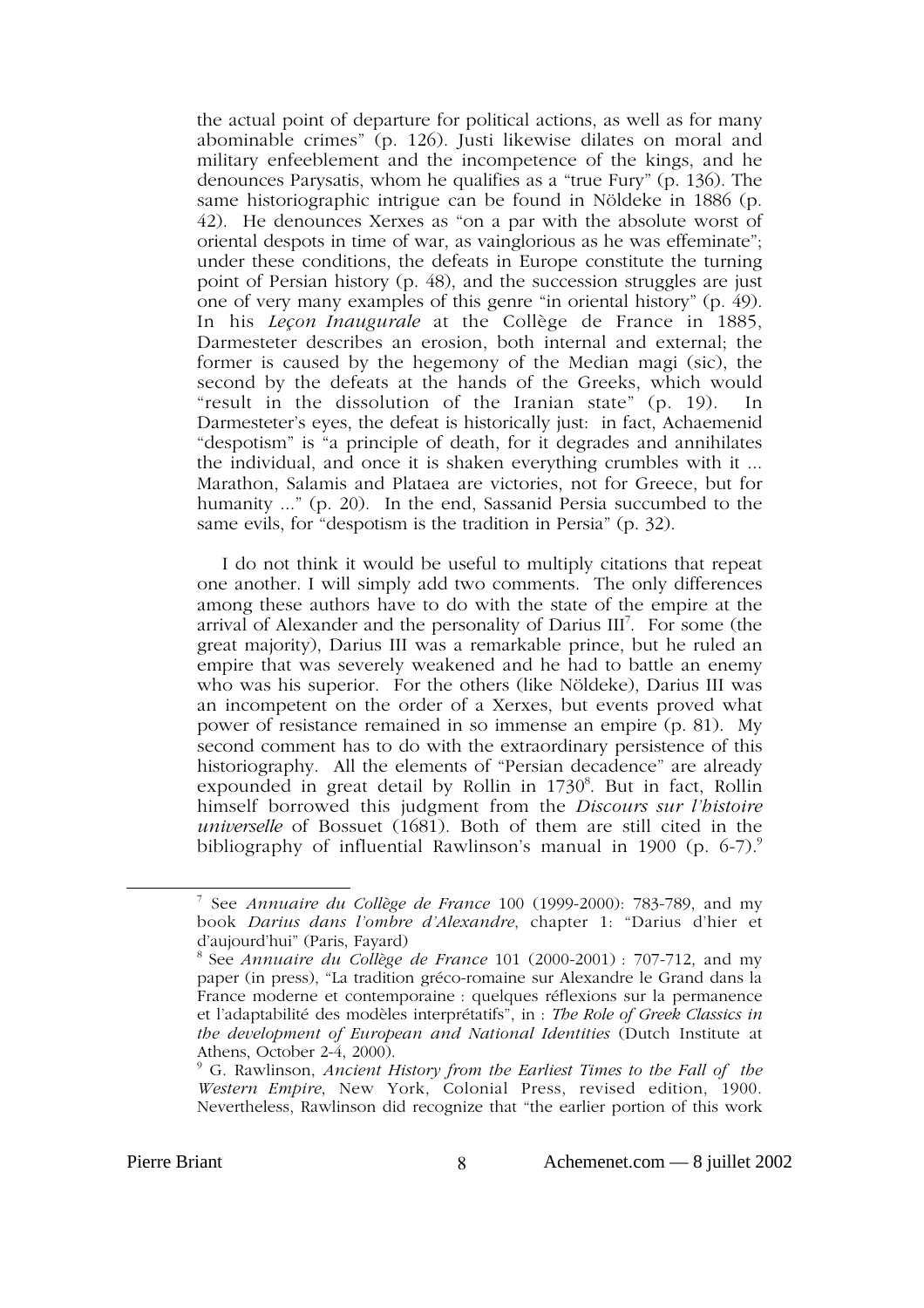Since exactly the same prejudices and exactly the same formulas can be found in recent books,  $-$ indeed, even in very recent ones<sup>10</sup>, —one is forced to admit that despite the progress accomplished in other areas, and despite some very early lucid openings<sup>11</sup>, in Achaemenid historiography "orientalism" has remained the keystone for more than three centuries! Is this not a disturbing observation?

**2.2** The other theme consists in an evaluation of the specific role played by the Achaemenid phase in the history of the oriental empires. I will take just two works, of Perrot and Chipiez<sup>12</sup>, and of Maspéro, the first appearing in 1890, the second in 1899, and both abundantly cited by later authors. In their Chapter XVIII, entitled "General Characteristics of Persian Art," Perrot and Chipiez develop a thesis that is far from entirely original, but which they express in a form that appears new. For them, Persian art is born "from a determination to be imitative .... It is not, like the arts of Egypt and Chaldea, a spontaneous expression of ideas and beliefs of a great people" (p. 883). Nonetheless, Perrot and Chipiez remain restrained; they to not push their thesis as far as de Morgan does when he published the Achaemenid tomb at Susa in  $1905^{13}$ . I cite only a single passage from this truly remarkable work: "The various elements [copied by the Persians] were, most often, associated with utter bad taste; rarely are they grouped in an agreeable fashion ... The Persian aesthetic remains quite inferior to those of the peoples who were adopted as models" (pp. 56, 58). Perrot and Chipiez, for their part, recognized a certain "originality" in Persian art, but nonetheless a limited originality, for it was never accompanied by any fertility or any diversity: "Behind sometimes brilliant appearances," (they wrote) "this immobility is nothing but decadence, more or less well concealed" (pp. 893-95). Furthermore, the authors reproduce for their own purpose the very cautious judgment of Darmesteter: "Persepolis is the caprice of an all-powerful dilettante who has a taste for the

<sup>11</sup> See particularly the comments by Letronne  $(1847)$ , then by Clermont-Ganneau (1878-79) about the specificity of the Persian period in Egypt, with my comments in *Leçon inaugurale* (2000): 10-12.

13 Jacques de Morgan, « Tombe achéménide », in : *Mémoires de la Délégation en Perse* VIII (1905) : 30-58.

[Rollin] is now antiquated, and must be replaced by writers who have the advante of recent discoveries" (p. 7).

<sup>10</sup> See particularly M. Dandamaev's *Political History of the Persian Empire* (English Translation, Brill, Leiden-New York-Kobenhavn-Köln, 1989), with my review-article, "L'histoire politique de l'empire achéménide: problèmes et méthodes. (À propos d'un ouvrage de M.A. Dandamaev)", *Revue des Études Anciennes* 95/3-4 (1993): 399-423; see also my paper, "L'histoire achéménide : sources, méthodes, raisonnements et modèles », *Topoi* 4  $(1994): 109-130.$ 

<sup>12</sup> G. Perrot – Ch. Chipiez, *Histoire de l'art dans l'Antiquité*. V : *Perse-Phrygie-Lydie et Carie-Lycie, Paris*, Librairie Hachette, 1890 (« Livre X : La Perse », p. 401-906).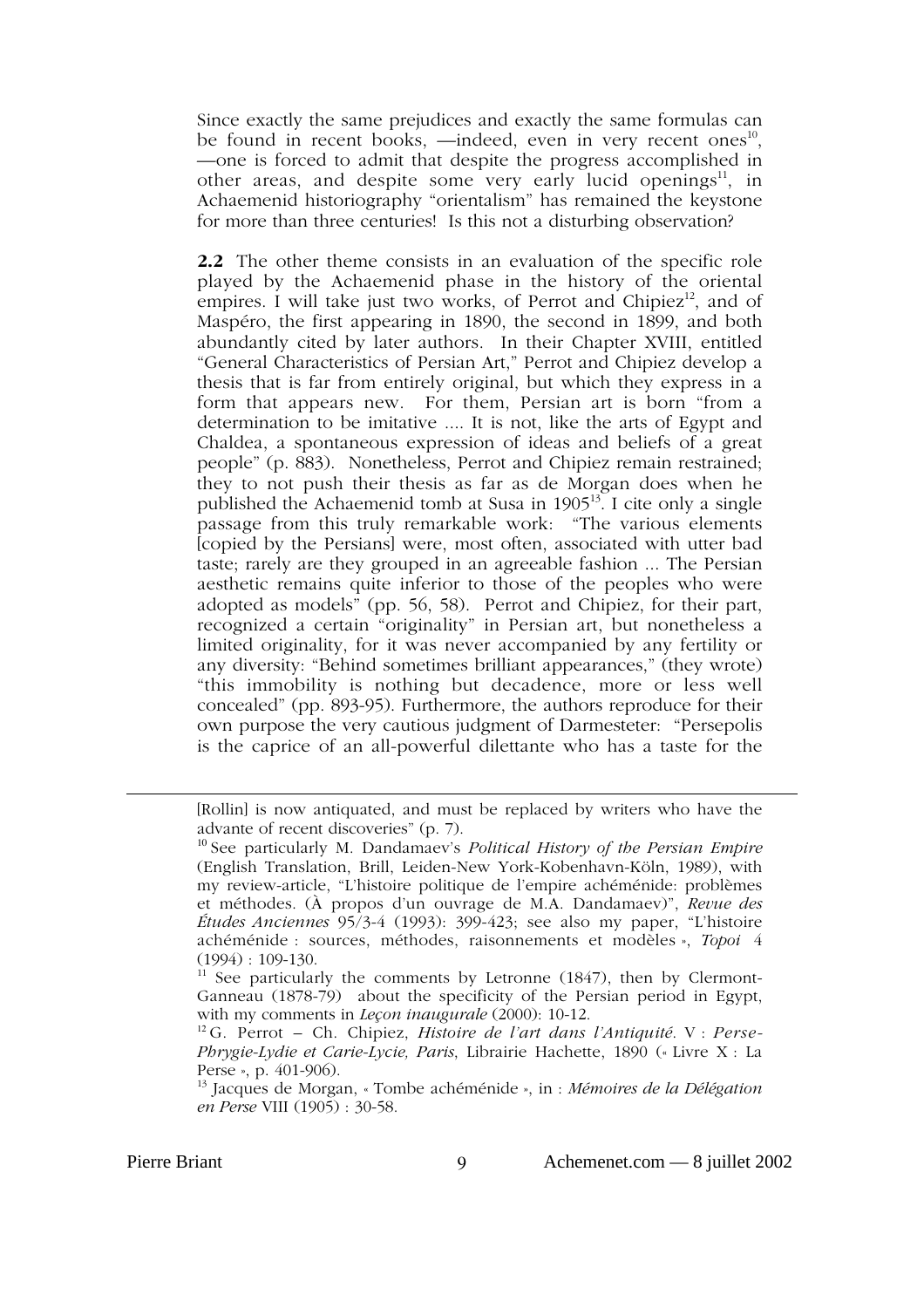grandiose<sup> $n<sup>14</sup>$  (p. 18)—a formula which is in my opinion nothing but</sup> an adaptation of a judgment made by Cornelius de Pauw, who in 1772 saw in Persepolis a testimony to "the barbarian magnificence of Asiatic despots.<sup>15"</sup> In the view of Perrot and Chipiez, Persian art really had no autonomous position. It played, in essence, the role of a transmitter of the heritage of "the once-great peoples, now fallen," that is, Egypt and Chaldea (p. 880). They conclude thus: "The interest of this art is that it resumes in its works all the efforts, all the plastic creations of the oldest civilized people, which Greece and Rome were bound to inherit; at the same time, it is the first art which ... underwent the influence of the Hellenic genius ... By this twofold title, this study devoted to Persian art formed the natural epilogue to the history of the arts of the Orient which we have undertaken" (p. 897).

I must repeat a point: this general interpretation goes back well before Perrot and Chipiez. To be convinced of this, it suffices to read the pages written in 1857 by Loftus about Achaemenid Susa, which he had unearthed himself some years earlier<sup>16</sup>: "The palaces of Susa and Persepolis are much inferior to those whose remains are still preserved for us [in Egypt and in Assyria], and, far from being (as M. Flandin remarks<sup>17</sup> ... ) 'worthy to be classed with Greek art,' they were rather the works of a powerful monarch, who wanted the skill and taste to direct the labour which his power commanded ... The purity and artistic feelings of the vanquished he could not transplant, nor even appreciate" (p. 377). From Loftus to Darmesteter and especially to de Morgan, the continuity is plain to see, and if Perrot and Chippiez added nuances that were not negligible, they did not bring into question the very bases of this assessment. Since then, despite the progress made at the time of Herzfeld, such prejudices continue to be transmitted. To return to the Forties of the twentieth century, one should recall that the two famous articles of Henri

14 James Darmesteter, *Coup d'œil sur l'histoire de la Perse* (*Leçon inaugurale au Collège de France*), Paris, 1885.

<sup>15</sup> Cornelius de Pauw, *Recherches philosophiques sur les Américains, ou Mémoires intéressants pour servir à l'Histoire de l'Espèce humaine*, I, Berlin (1772) : 383-384, —as quoted by D. Van der Cruysse, *Chardin le Persan*, Éd. Fayard, Paris (1998) : 211 and 486.

<sup>16</sup> William K. Loftus, *Travels and Researches in Chaldaea and Susiana, with an account of excavations at Warka, the "Erech" of Nimrod and Shúsh, "Shusan the Palace" of Esther*, J. Nisbet and C°, London, 1857.

<sup>17</sup> I suppose that here Loftus must implicitely refer to E. Flandin, *Voyage en Perse de MM. Eugène Flandin, peintre, et Pascal Coste, architecte.* (*Relation de voyage par M. Eugène Flandin*), II, Paris, 1851, particularly the developments at p. 148 sq. ; cf. for example p. 211 : «...Rien dans ces palais des princes achéménides, n'est sauvage ni barbare; tout, au contraire, y décèle une ère de civilisation où les arts avaient déjà fait un grand pas…Non! A Persépolis, tout est art, tout est élégance…Les compositions des artistes perses se distinguent toujours par le goût, l'originalité et la richesse ».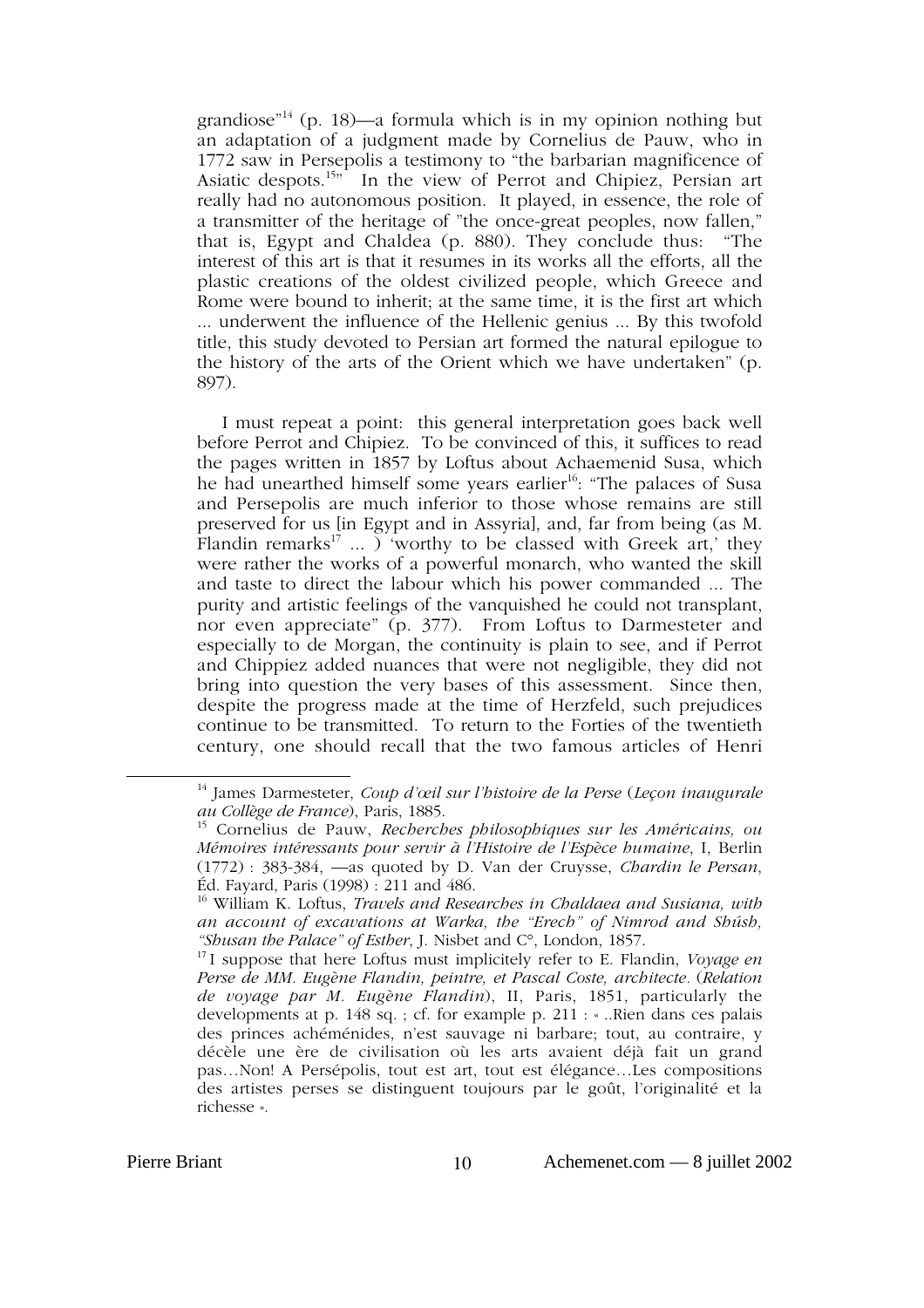Frankfort ("Achaemenian Sculpture") and of Gisella Richter ("Greeks in Persia") both appeared in *AJA* in 1946. It would prove necessary to await the great work of Carl Nylander in  $1970^{18}$  for a radical critique to be made and an alternative interpretation to be proposed, then elaborated by Margaret Root in her book of  $1979^{19}$ .

Maspéro, for his part, expounded a thesis very close to that of Perrot and Chippiez, but he put his interpretation in the framework of political analysis<sup>20</sup>. He too adopts the thesis of "Achaemenid" decadence" and places it in the Oriental *longue durée* in a section (VI) with the emblematic title "The End of the Old Oriental World." He opines that the respite in the time of Artaxerxes III is only an illusion, for no renaissance was possible, because of the exhaustion of the Orient: "The peoples of the Old Oriental World, at least all those who had taken part in its history, were either no longer in existence or else drawing out a failing old age. They had been worn out, one by the other, during their centuries of virility.<sup>21</sup> ... Only the indestructible Egypt had escaped the wreckage and seemed destined to outlive its rivals by a long time.<sup>22</sup> ... [In reality,] it lived and progressed by virtue of its sheer energy." And he recontructed the unfortunate historical fate of the Persians in this way: "The Iranians, initiated into the oriental civilizations at the time when they were declining into senescence, frequently aged from contact with them. Taking on the age along with the patrimony of their conquests, they lost all the bloom of youth in a few years, and the energy that remained to them was at most enough to maintain as a whole the empire that they had founded." I quote finally the last phrase of the chapter: "The Old Oriental World was dying with its forces spent: before it died of its own accord, the fortunate audacity of Alexander called Greece to take up the succession" (p. 814). One is reminded of the parallel final phrase of Chapter XVI of Perrot and Chipiez: "No longer does anything separate us from that Greece on which our eyes have been ever fixed, as if on the goal and the promised land ... " (p. 897)!

**-3-**

18 Carl Nylander, *Ionians in Pasargadae. Studies in Old Persian Architecture* (Acta Universitatis Upsaliensis, Boreas, Near Eastern Civilizations 2), Uppsala, 1970.

<sup>19</sup> Margaret Root, *The King and Kingship in Achaemenid Art. Essays on the creation of an Iconography of Empire* (Acta Iranica 19, Textes et Mémoires), Brill, Leiden, 1979.

<sup>20</sup> Gaston Maspéro, *Histoire ancienne des peuples de l'Orient classique*, III : Les Empires, Paris, Hachette, 1899.

 $22 (776->788)$ . [789]<br> $22 \dots$  [789-804] ... [804]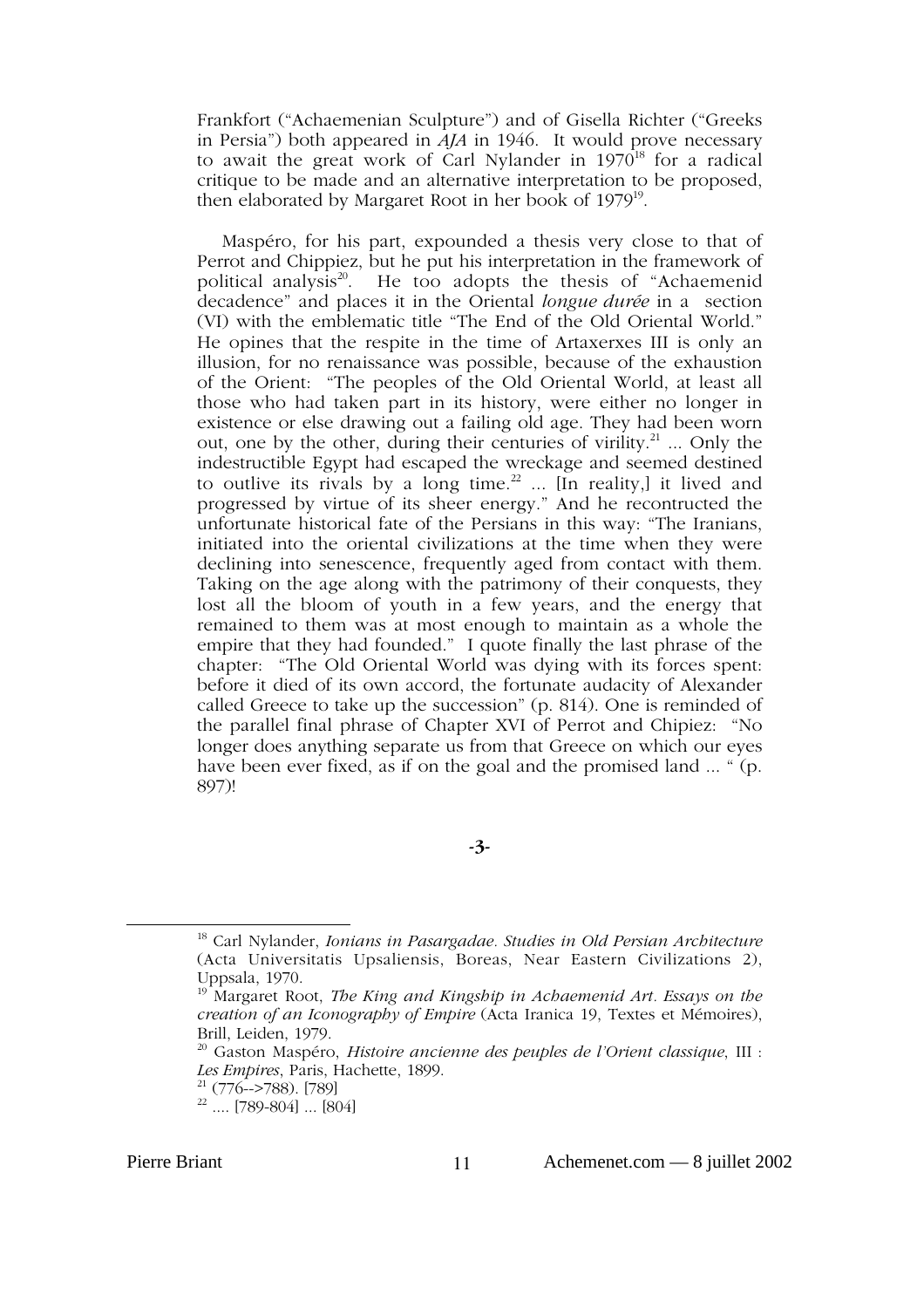**3.1** I come now to the second aspect that I mentioned, that is, discussions of the sources and of the priorities. I will touch briefly on three matters, without taking the time to analyze them in detail. First of all, in a general way, it is certain that the authors of this period deplored the lack of documentation; thus Darmesteter in 1885: "The civilization of [the Achaemenid] period is known to us only from foreign testimonies and from much too rare national remnants." Eduard Meyer, though vastly better informed, begins his introductory exposition of the sources for Achaemenid history with this phrase: "In contrast with the older Oriental empires, the Persian empire left only very few monuments" (*GdA*, 3); the main part of his introduction was then devoted to the Greek and Judean sources. In 1846, Henry Creswicke Rawlinson had underscored the entirely new matter that the Behistun inscription introduced<sup>23</sup>: "The evidence of Herodotus, in regard to the early incidents of the reign of Darius, must be received with considerable caution" (pp. 188-89). Properly undersood, all work from then on makes use of the contribution of Behistun, yet the cautious judgment of Rawlinson on Herodotus is neither repeated nor even considered. On the contrary, Darmesteter, for example, judges that "the narratives of the Greeks, historians and poets, [are] confirmed by the historical inscriptions carved on the rock by the Achaemenid kings" (pp. 17-18). This is a declaration that generations of historians have put in practice, systematically using Herodotus and Behistun on the assumption that the two narratives were complementary—a method which is extremely dubious all the same<sup>24</sup>. The title that Ahl gave to his book and the aim that he declared seem different: "To make some contribution to our acquaintance with the Ancient Persians from an examination of sources truly Persian<sup>"25</sup>. Indeed, the author carefully examines the Behistun inscription, but very quickly, with the reigns of Xerxes and then of Artaxerxes I, he returns to a canonical narrative founded on a relentless reading of the Classical sources and on a sure conviction of an irremediable decadence<sup>26</sup>. In a certain measure, the many works of Herzfeld on the Achaemenid inscriptions went in the right direction particularly because he also knew the Greek sources so well. But it would be necessary to await Olmstead for the balance

23 Major H.C. Rawlinson, *The Persian cuneiform Inscription at Behistun decyphered and translated*, Royal Asiatic Society, London, 1846.

<sup>24</sup> Cf. my remarks in *Histoire de l'empire perse. De Cyrus à Alexandre*, Paris, Fayard (1996): 119-127, and in *Annales HSS*, september-october 1999/5: 1134-1135.

<sup>25</sup> Augustus W. Ahl, *Outline of Persian History based on the cuneiform inscriptions* (Studies in Philology and History), New York-Leipzig, 1922. (The author was Professor of Greek Language and Literature, Thiel College, Oxford).

<sup>26</sup> Cf. p. 83: "Xerxes…soon became a tool in the hands of the two everscheming political parties at the court…"; speaking (very briefly) of Darius the Third, the author (p. 107, n.1) refers to G. Maspero, *Passing of the Empires, 850 B.C.-330 B.C*.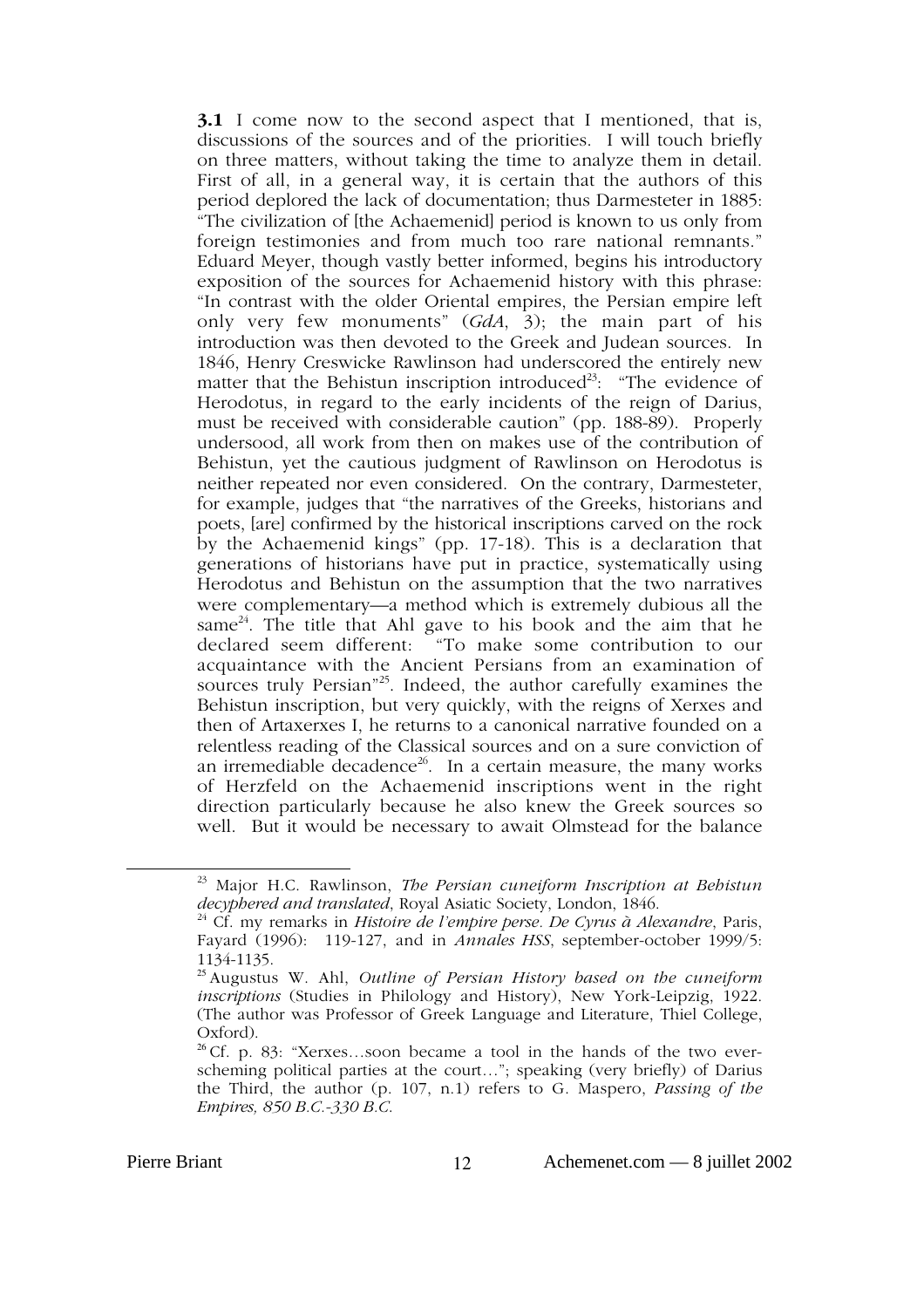between Greek sources and properly Achaemenid sources to be redressed. And even so, the movement was only begun in 1948 and it is far from being complete even today, despite the large number of studies devoted to the theme "Greek Sources and Achaemenid History" in the Seventies, Eighties and Nineties<sup>27</sup>.

**3.2** In the second place, I want to recall a debate that is entirely forgotten today. A first offensive against the hegemony of the Greek sources had in fact already been carried out in the course of the nineteenth century, but on completely different bases: some researchers had tried to substitute for them "Oriental" sources, not the properly Achaemenid sources that were not yet known, but the medieval Persian and Arabo-Persian texts, especially the *Shahnameh* of Ferdowsi, of which Nöldeke had produced an analysis at the end of the nineteenth century. In 1850, Vaux systematically utilized sources of this type<sup>28</sup>, then Gobineau in 1869 (from a very different point of view) $^{29}$ . But one of the first to go in this direction was Malcolm, in 1818, who tried to construct a system of equivalence between the names of kings known from Classical sources and the names found in what Christiensen in 1936 called the Iranian royal legend, more precisely, the list of the Kayanids, frequently identified with the Achaemenids. The work of Malcolm was discussed at length by Spiegel in 1871, in his *Erânische Alterthümer*. Not only converging criticisms, but also the publication of properly Achaemenid sources eliminated the medieval texts from discussions of the sources of Achaemenid history. I mention in passing that Herzfeld also participated in this discussion, in his fashion, in a large article on "Mythos und Geschichte" in 1933. His conclusion is still valid: "Für die Perser ist das Epos bis heute ihre Geschichte…Die Geburt der Geschichte ist der Tod des Mythos."30

**3.3** I come to my third and final point. In a lecture that I delivered in March 2001 in Washington<sup>31</sup>, I posed a question that I qualified as obsessive, to wit: In the swelling flood of publications, how can one

30 AMI VII (1933): 109.

27 See my cautious comments in *Bulletin d'Histoire Achéménide* II, Éditions Thotm, Paris (2001): 23-32.

<sup>28</sup> W.S.W. Vaux, *Nineveh and Persepolis. An Historical sketch of Ancient Assyria and Persia, with an account of recent Researches in those countries*, London (1850), part. p. 76sq.

<sup>29</sup> Joseph de Gobineau, *Histoire des Perses d'après les auteurs orientaux, grecs et latins*, I-II, Paris, 1869, part. I, p. 1-240 and his methodological declaration, p. 241-272 ("Façon de comprendre l'histoire iranienne et ses sources"). On Gobineau, see recently J. Calmard, *EncIr* X/1 (2001) : 20-24, and an interesting book by F. Assimacopoulos, *Gobineau et la Grèce* (Studien zur Geschichte Südosteuropas, 15), P. Lang, Frankfurt/a.M, Berlin, Bern, Bruxelles, New York, Wien, 1999.

 $31$  "The History of the Achaemenid empire to-day : new trends and new perspectives" (http://www.fis-iran.org/achemenid.htm); an updated version will be published in the *Ancient History Bulletin* (Calgary).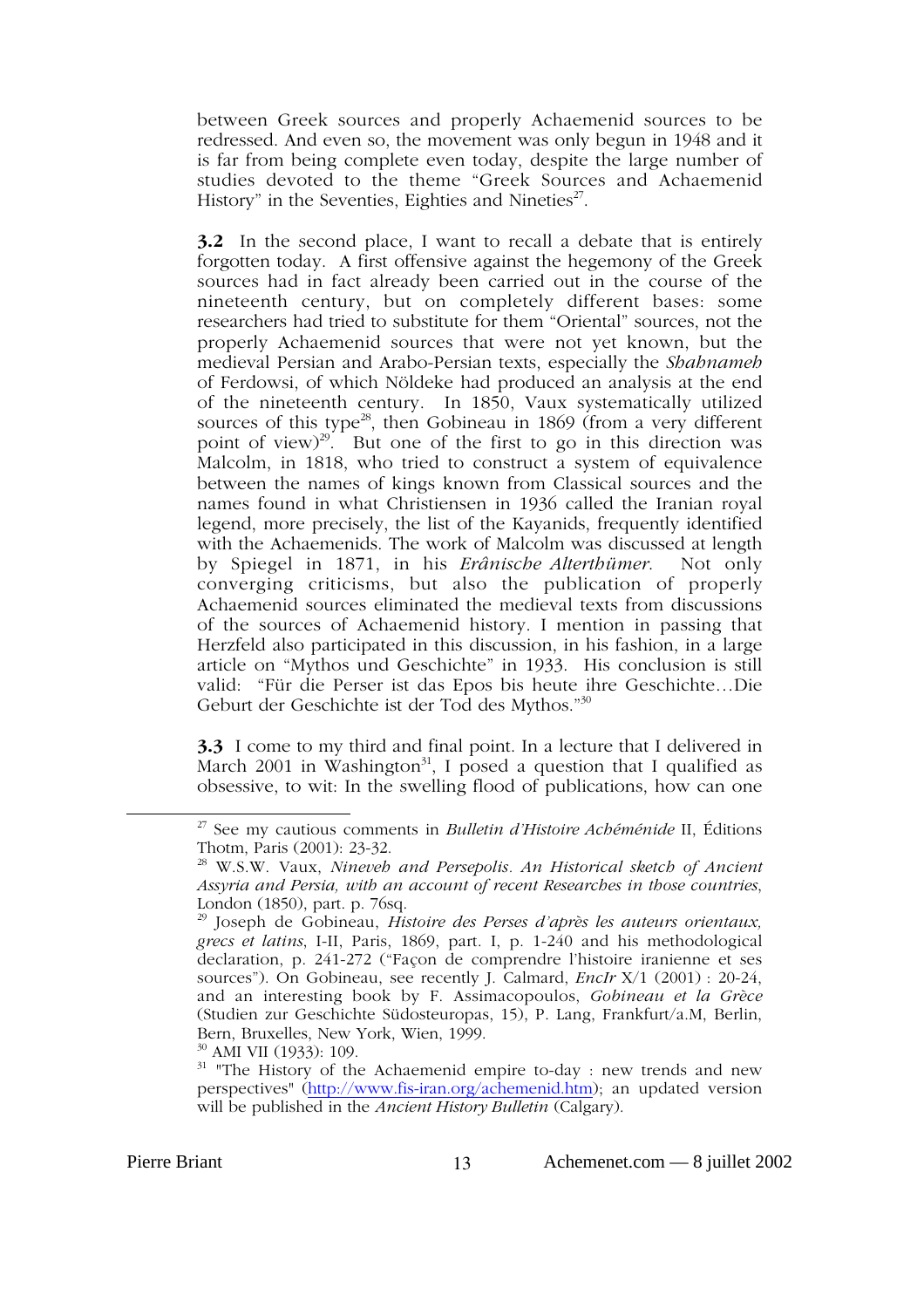distinguish what is simply *recent* from what is really *new*? Analysis of the production of the first half of the twentieth century, even if incomplete, leads me to the same question. Let me recall briefly a tale that is now well-known. "Once upon a time", —actually, in 1933 and in 1936 to 38, —archaeologists working on the terrace of Persepolis brought to light two groups of clay tablets inscribed in cuneiform. The first group was discovered in the northeastern corner of the fortification, when Ernst Herzfeld directed the work on the terrace. These Fortification tablets were carefully packed and then sent for study to the Oriental Institute at Chicago, where they are kept today on long-term loan.<sup>32</sup> The Treasury tablets, found later, were divided between the museums in Tehran and Chicago. The new texts were studied mainly by Arno Poebel, George Cameron and Richard Hallock. Cameron and Hallock each published a collection of texts, one in 1948, the other in 1969.

In a fundamental sense, it undoubtedly was,—and it still remains,—a discovery of documents that completely overturned the traditional view of the Persian monarchy: an assessment of the tablets would have dissuaded anyone from analyzing the Persian monarchy through the deforming lenses of feudal, nomadic or primitivist theses, since the tablets show that the administrative organization centered on Persepolis had genetic connections with the Syro-Mesopotamian kingdoms of earlier centuries. Now it is startling not only that, unless I am mistaken, Herzfeld never devoted a study specifically to the tablets<sup>33</sup>, but above all that despite the pioneering studies not only of the editors, but also of such great scholars as (for example) Emile Benveniste, Walther Hinz and Ilya Gershevitch, the importance of the discovery completely eluded historians who were trained primarily in the Classical texts<sup>34</sup>. And yet as early as  $1942$  Cameron had published

 $32$  Except for about 150 tablets now in the Archeological Museum in Tehran; see G.G. Cameron, *JNES* 1964:167ff.

 $33$  The only one direct reference is to be found in the text of a lecture he delivered at the Royal Asiatic Society on 21<sup>st</sup> September, 1933, and published as "Recent discoveries at Persepolis", *JRAS* 1934: 226-232: "Among the small finds, not belonging to architecture and sculpture, is to be mentioned the discovery ot two little archive chambers in the fortification wall: not apparently the archives of the State, but either military of judicial records. There are about 10,000 intact pieces, 10000 more or less complete ones, and probably more than 10000 fragments. The shapes vary greatly, from the largest ever known to the smallest. There are mostly in Elamite cuneiform, and will require years of labour and study to be deciphered. Among them are about 500 small pieces with Aramaic writing in ink. As an exception there wad found one piece —perhaps there are more—in Phrygian letters and language" (p. 231-232).

<sup>34</sup> As I mentioned long ago (see *Rois, tributs et paysans*, Les Belles Lettres, Paris [1982] : 505, n.41), the great French historian Édouard Will « discovered » the existence of the Persepolis tablets only through David Lewis' book, *Sparta and Persia*, published in 1977 (cf. his review in *Revue de Philologie* 1979/2: 315).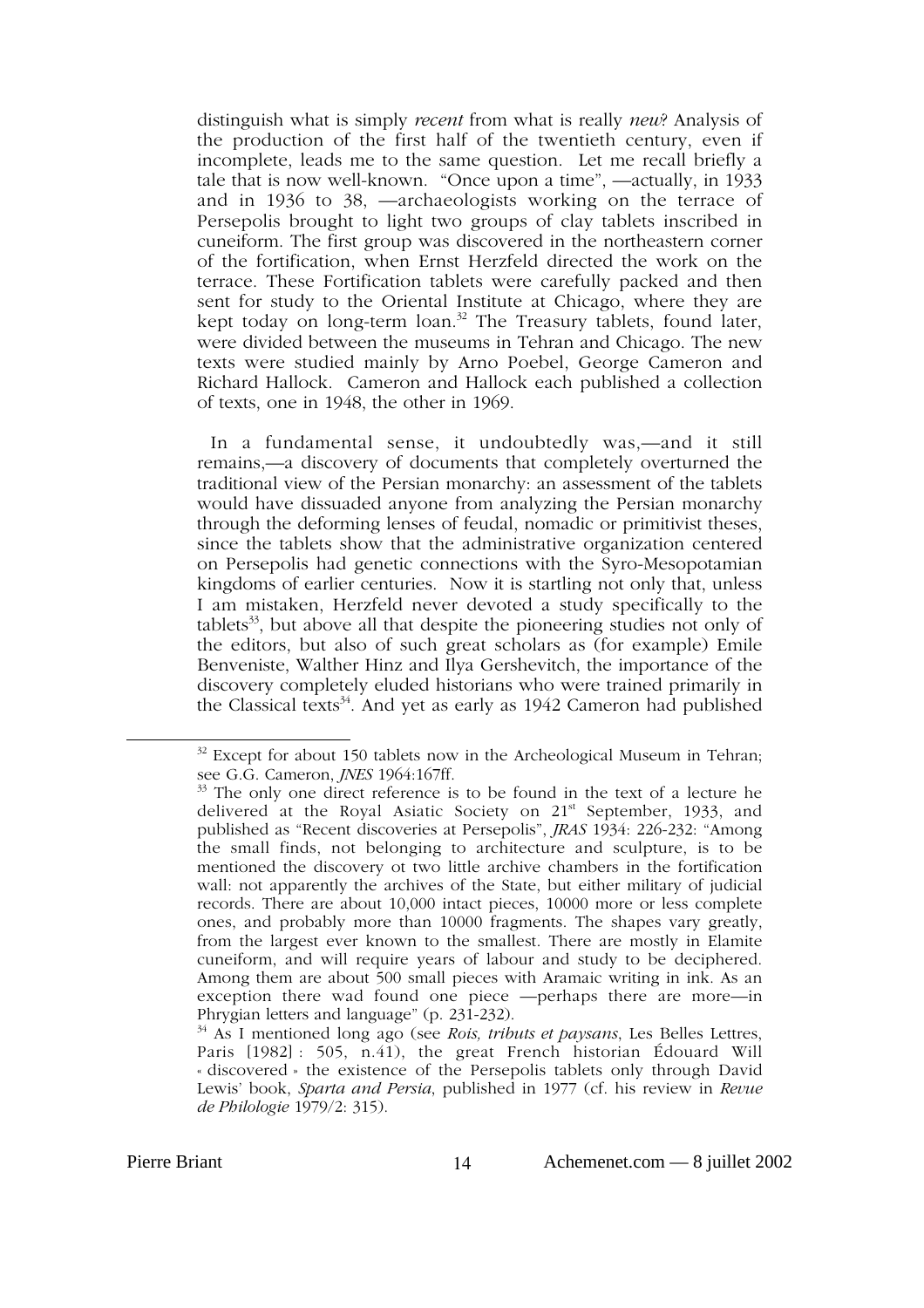an article that established a connection between the "daughter" (actually, a princess) called Irtashduna in a Fortification tablet, and the wife of Darius known from Herodotus under the name Artystone (although Cameron's interpretation was partly erroneous). On the other hand, in a lucid review of Cameron's book published in 1951, F. Altheim showed the connections between the *Oeconomica* of Pseudo-Aristotle and the workings of the royal economy in the Persia of Darius and Xerxes<sup>35</sup>.

Apart from the editors of the tablets, only one solitary author had a very early recognition of the novelty introduced by this documentation—very early, that is, as of the Forties. This was Olmstead, whose *Persian Empire* was published posthumously in 1948, the same year in which Herzfeld died with his own manuscript in proofs. In the introduction to his book, Olmstead emphasizes with regret how Achaemenid history had remained neglected, and he explains the reasons for such cumulative delay. For this reason he hails the opening of the Oriental Institute excavations of Persepolis as "a new epoch in the recovery of the Ancient Near East" (p. x), or even as "the Renaissance of later Near Eastern history" (p. xii). He does not neglect to present the discovery of the tablets (p. xi), to which he returns at greater length in his Chapter XIII. To be sure, Olmstead himself worked at Chicago, and, as he himself said, he could benefit from his collaboration and his conversations with his colleagues,—and his own students, including Cameron, Hallock, and others, —who worked on "the card-catalogue dictionary of Old Persian" and the counterpart dictionaries of Aramaic and Elamite (p. xi), and who prepared the editions of the tablets. But this proximity, from which Herzfeld could have benefited still more, does not explain everything. If Olmstead immediately introduced discussions of these tablets, it is because he was a true historian, careful to examine all the documentary corpora, to determine their specificity but also to reveal the inter-documentary connections (cf. pp. xii $xiii$ ).<sup>36</sup> He was equally concerned, as he insists so vigorously, not to reduce the work of the historian to a description of the palace and the life of the court. On the contrary, he finds in these new Persepolitan documents, as in the Babylonian and Aramaic documents, testimonies to the daily life of ordinary people (p. xiv).

The last sentence of his book makes the following declaration, full of legitimate pride in the work already accomplished by all the specialists, and especially full of optimism for the future that he did not have a chance to see but which he did much to prepare: "Now at last, through the united effort of archeologist, philologist, and historian, Achaemenid Persia has risen from the dead" (p. 524).

35 Cf. *Histoire de l'empire perse*, p. 466-471, 967-968, et *Bulletin d'Histoire achéménide*, Paris, Ed.Thotm (2001) : 134-136, n. 281.

<sup>36</sup> See the short but very informative notice by Matt Stolper in *American National Biography*, XVI (OUP, 1999): 695-96.